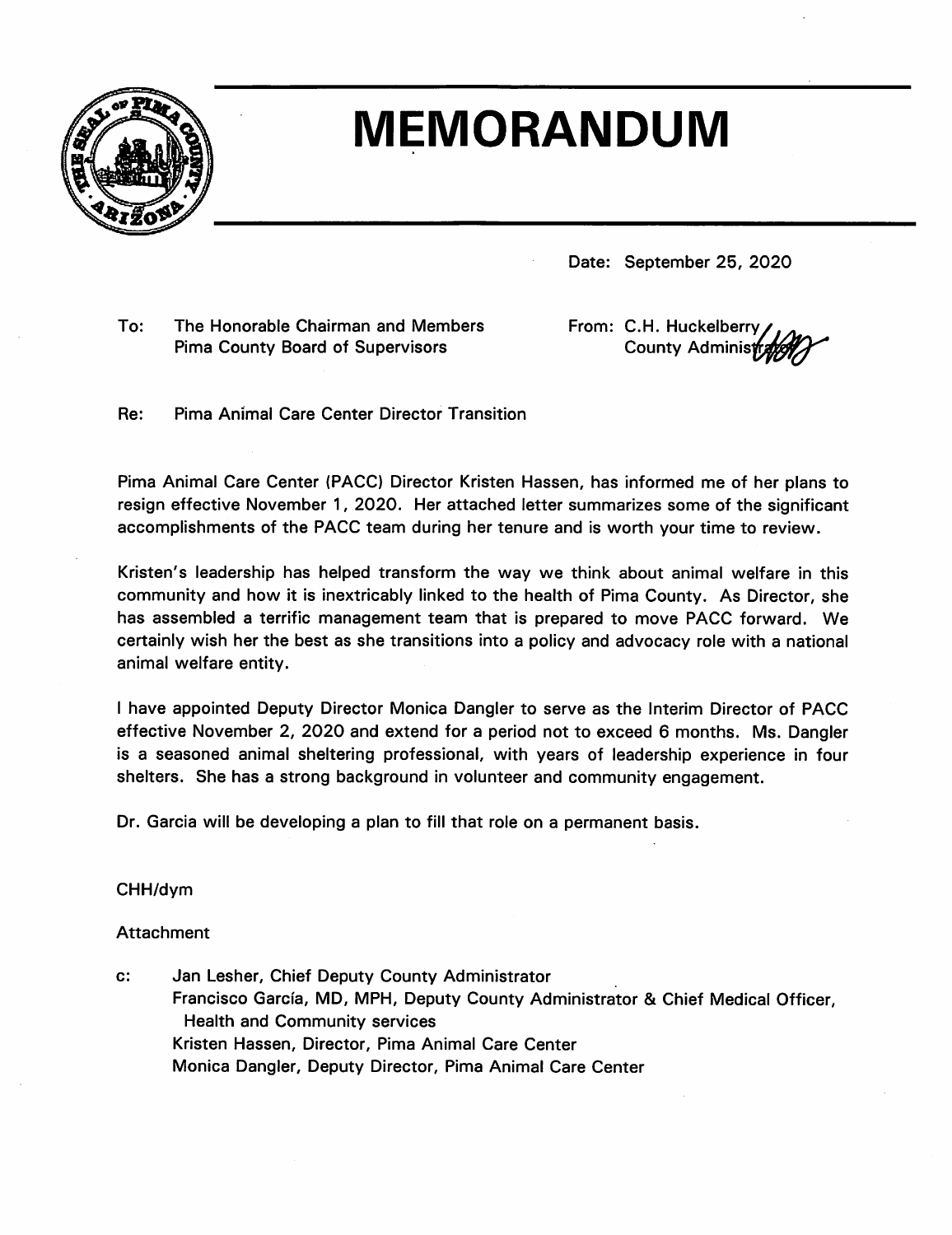

## **MEMORANDUM**

Date: September 22, 2020

To: **Chuck Huckelberry** County Administrator From: Kristen Hassen **PACC Director** 

Cc: Francisco Garcia Deputy County Administrator

Re: Pima Animal Care Center's Role in the Community and Director Transition

Over the past four years, PACC has transformed into a true community animal resource center, built on the belief that 'it takes a village' to help the animals who need us. That village includes the Pima County Board of Supervisors, the thousands of PACC volunteers and foster caregivers, the hardworking staff, PACC's partner social services agencies, rescue partners, the PACC Advisory Committee, the Friends of PACC, and the countless people who donate time and resources to help local pets. Thanks to the tireless, dedicated work and support from every corner of our community, PACC is a place of hope, support and second chances, as well as a place where pet owners can come for help. PACC does this in partnership with the jurisdictions it proudly serves, including the City of Tucson, the Town of Oro Valley, the City of South Tucson, and the Pascua Yaqui Tribe. Our community has worked tirelessly over the past decade, driven by the belief that animals' lives are worth saving and that when we help animals, we also help the people who love them.

This memorandum offers a synopsis of some of the many ways PACC contributes to the overall health and benefit of our community today, and how far the organization has come from the days when we were known as the 'pound.'

The New PACC Facility. In 2014, Pima County taxpayers voted to support the construction of a new and partially renovated PACC facility. The new PACC facility, which was completed in July of 2018, is nearly 90,000 square feet and can house more than 1,000 animals. It has a state-of-the-art medical clinic for routine and emergency medical care, group housing rooms for cats, double-sided kennels for all animals, play yards for dogs, three lobbies for various functions, a field services office, a large volunteer office, and medical isolation rooms for cats and dogs. Additionally, the campus has an indoor/outdoor multi-use space that is used for public meetings, training for staff and volunteers, dog training, and food, microchip and vaccine clinics. This year, PACC is also utilizing part of the facility to provide medical care. food and supplies to pets owned by people experiencing impacts of COVID-19. Since the opening of the new facility, PACC has seen a dramatic reduction in common contagious illnesses. Also, since the new facility opened, PACC has not experienced one day of the shelter being above its intended capacity for care, which means zero animals have been euthanized due to lack of space to adequately house them.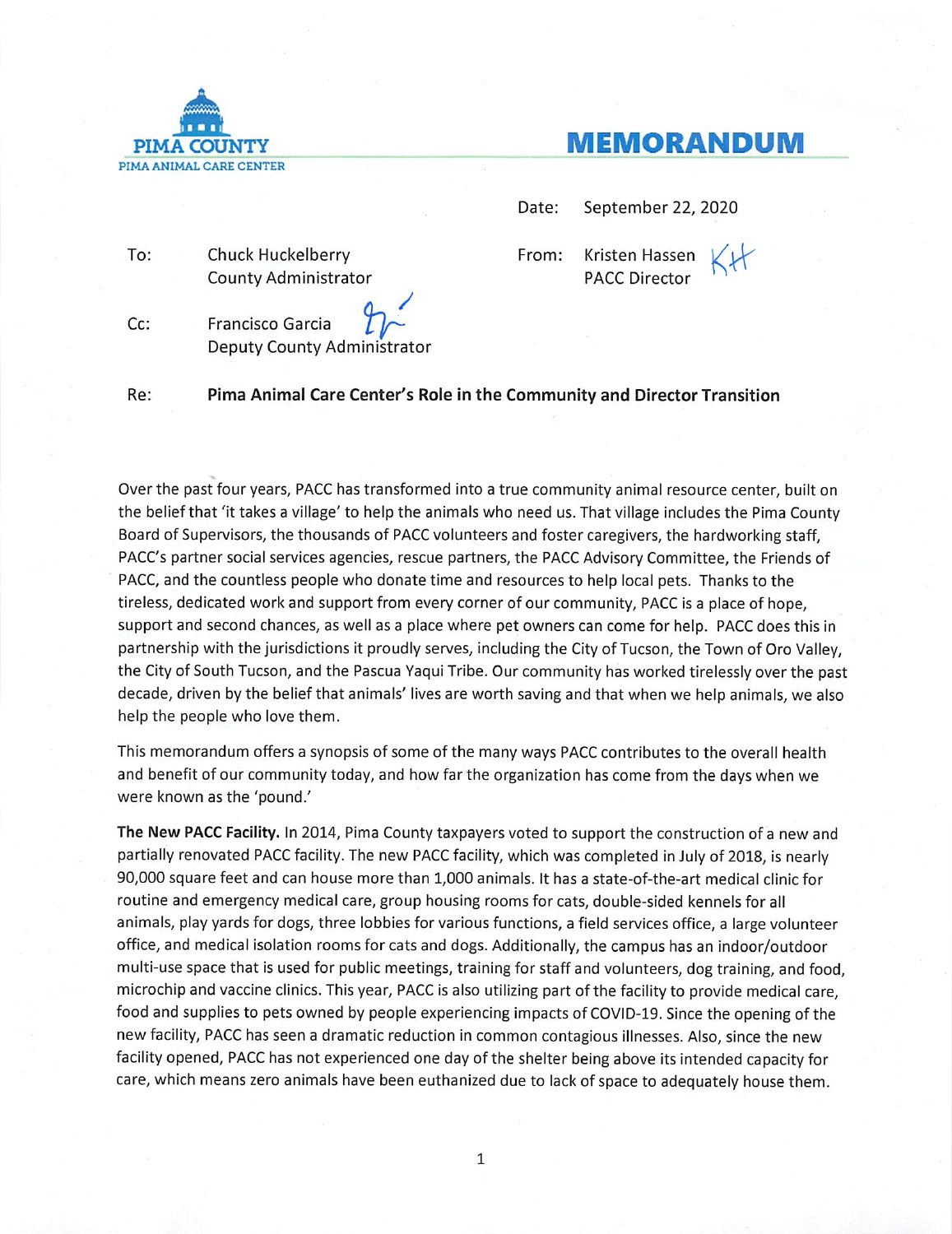**Lifesaving.** Today, PACC saves more than 90% of the nearly 20,000 animals who come through its doors each year. Thanks to the support of volunteers, foster caregivers and donors to the friends of PACC, every animal, from tiny, day-old kittens to geriatric senior dogs receive urgent, individualized care and attention with the goal of a live outcome. In 2019, for the first time in PACC's history, fewer than 1,000 animals were euthanized, with the vast majority of animals being adopted, rescued or returned to their homes and families.

**Field Services, Animal Protection, and Public Safety.** PACC's Field Services and Animal Protection unit is made up of 25 staff members, including supervisors, investigators, officers and dispatchers. They respond day and night to emergency cruelty, neglect, and dangerous dog calls, as well as calls regarding sick and injured lost animals found by Good Samaritans. In addition, officers conduct rabies investigations and respond to bite complaints, stray dog reports, and found animal reports. PACC officers spend all day, every day, helping animals in need and keeping our community safe from aggressive dogs. Over the past four years, this unit has transformed from a primarily enforcement-based approach to a community policing approach. Today's officers have a diverse array of professional experience with backgrounds in education, social work, law enforcement, animal management and public health. They provide support, education and resources to pet owners and in partnership with human social services agencies in our County, they work to address the root causes that lead to neglect, hoarding and other common issues. This year, in partnership with the Pima County Health Department, Field Services added two public health nurses, who assist officers with hoarding and neglect cases, in an effort to help the overwhelmed caregivers themselves and to prevent recidivism. A far cry from the 'dog catchers' of the past, today's officers are viewed as a resource in our community, providing donated food, fencing, dog houses, and more to residents who are in need of extra support.

**Adoption and Foster Care.** With 13,000 cats, dogs and other animals being adopted from PACC last year, PACC adopters are one of the keys to PACC's lifesaving success. Today, the length of time an animal stays at PACC is under 10 days, with most pets going home to their new families or to a foster home in about a week. PACC also manages the nation's largest municipal animal shelter foster program, sending more than 5,000 pets to foster homes, annually. Foster caregivers, who provide TLC and excellent care for PACC's most vulnerable residents, have helped ensure that orphaned, sick, injured, elderly and fearful pets get individualized, around-the-clock care. This year, PACC received a grant to create an intake-to-placement program, with the goal of getting more animals to foster and adoptive homes within hours of arriving at the shelter. The goal of this program is to further reduce the length of time animals live in the shelter, reducing the risk of stress and contagious illness that can result from shelter confinement and saving tax dollars.

**Owned Pet Support Services**. In 2017, PACC opened a pet support call center to assist struggling pet owners. For the first time, Pima County residents were able to access immediate help for issues from needing to rehome their pet to struggling to pay for medical care to needing advice about handling a behavior issue. Today, the pet support call center receives 4,000 or more calls each month and keeps thousands of animals out of the shelter each year. Funded entirely through grants and donations, the pet support center is a lifeline for pet owners, offering a wide array of solutions to prevent animals from being surrendered to the shelter. Whether people need medical assistance, help finding pet friendly housing, or need temporary boarding because they're facing a short term life crisis, PACC's pet support center can help. In early 2019, in partnership with the Friends of PACC, PACC expanded these services, creating a 'Keeping Families Together' specialist who works in the intake area of the shelter, providing these same services and resources in person, during regular business hours. Over the past two years, the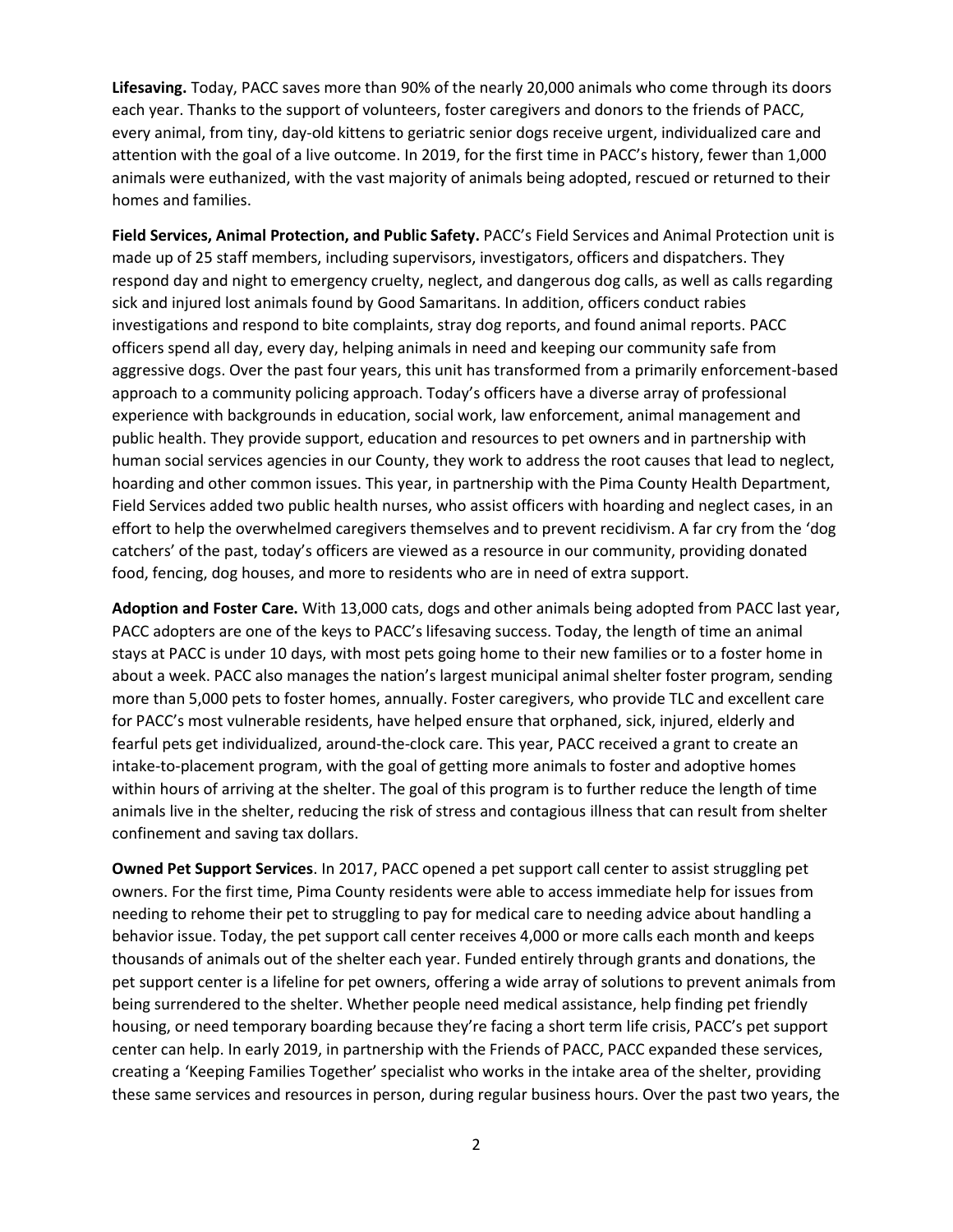pet support center has also worked to form a number of partnerships with human services agencies like hospice, homelessness services and housing groups, to give these agencies the ability to refer clients to PACC for needed services.

**Volunteer Support:** In 2019, more than 1,000 volunteers provided 90,000 hours of service to PACC, helping in virtually every area of PACC operations. PACC simply would not exist as it does today without the tremendous care and dedication shown by its volunteers. In addition to providing core support for enrichment, adoptions, exercise and care, PACC volunteers go the extra mile to give every animal individual love and attention. Volunteers serve as community outreach specialists, preparing and distributing food and supplies to pet owners in need. They assist with administrative tasks, as well as marketing of adoptable pets and providing information and resources to people looking to adopt. Volunteers help get lost pets home and assist people who need to rehome their animals. They help from early in the morning to late in the evening, making sure every animal is attended to and that staff are alerted immediately to any issues or problems. Over the past several years, PACC has worked to ensure volunteers have access to the animal shelter database, increasing transparency. Staff and volunteers have worked together to improve communication, resolve issues, and create programs and policies that are inclusive and celebratory of volunteers. In addition, PACC welcomes volunteer groups of adults and youth and has welcomed business and community groups for days of service at PACC. This year, PACC is further improving the volunteer program by adopting a user-friendly volunteer management system and creating a new range of volunteer roles, many of which are designed to meet the new animal services needs brought on by COVID-19. Volunteers are the spirit and backbone of PACC and are essential to everything PACC does.

**Data and Transparency.** Each month, PACC publishes monthly data reports which are publicly available on the PACC web page[: https://webcms.pima.gov/cms/one.aspx?portalId=169&pageId=30940.](https://webcms.pima.gov/cms/one.aspx?portalId=169&pageId=30940) These reports include the number of intakes and outcomes of animals, including the number of animals adopted, transferred to rescue groups, euthanized, and returned to their owners. It also includes the number of spay and neuter and other surgeries performed by PACC, the number and types of animal protection calls for service, the number of dogs licensed, donation and licensing revenue, the live release rate, and the number of animals sent to foster homes. Additionally, PACC shares a narrative animal services report on a monthly basis that details the activities that have happened at PACC over the previous month, PACC's media coverage, volunteer service hours, outreach activities, community cat information, and information about adoption events and community gatherings involving PACC. PACC also creates and shares an annual report, highlighting this same data for the entire calendar year: [https://webcms.pima.gov/UserFiles/Servers/Server\\_6/File/Government/Animal%20Care%20Center/PA](https://webcms.pima.gov/UserFiles/Servers/Server_6/File/Government/Animal%20Care%20Center/PACC%20Advisory/2019%20Annual%20Report%201-2-2020.pdf) [CC%20Advisory/2019%20Annual%20Report%201-2-2020.pdf.](https://webcms.pima.gov/UserFiles/Servers/Server_6/File/Government/Animal%20Care%20Center/PACC%20Advisory/2019%20Annual%20Report%201-2-2020.pdf)

**Outreach and Community Partnerships.** PACC has close to daily presence in the community, at strategically chosen locations throughout Pima County. Partnering with other Pima County agencies, homeless shelters and service centers, parks, veterinarians and local businesses, PACC provides food, supplies, microchips, vaccines and spay and neuter vouchers to vulnerable pet owners. As part of this outreach effort, PACC funds more than 4,000 spay and neuter surgeries for owned pets and community cats, helping to reduce the overall pet population in Pima County. PACC's homeless outreach food and supply distribution provides much-needed food and basic supplies like paw booties (to protect paws in hot weather), sweaters (to keep pets warm in cold weather), water bowls, leashes, and collars. Volunteers for this program also help with basic grooming and nail trimming. These programs serve thousands of Pima County pets annually. So far this year, approximately 200,000 meals have been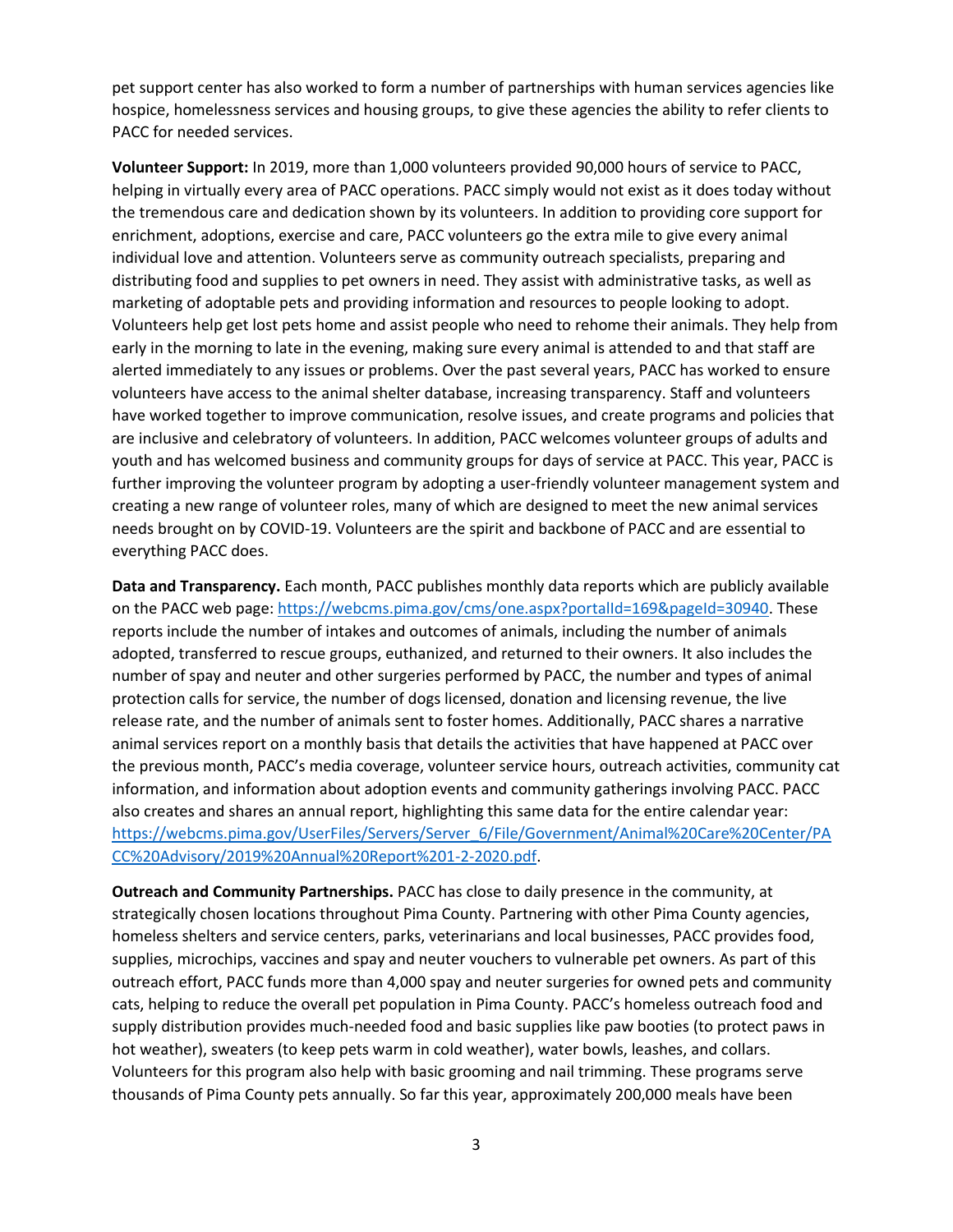served to hungry pets in our community. These programs are guided by PACC's mission to help pets and the people who love them, providing support to help keep animals with their families, even in tough times. Finally, in 2018, PACC began a partnership with the University of Arizona's Mel and Enid Zuckerman College of Public Health's One Health program. As part of this partnership, One Health undergraduate and graduate students conduct learning projects, help analyze shelter data, research animal sheltering best practices, and even serve as interns for ongoing PACC initiatives.

**Medical Services.** On any given day, PACC will receive anywhere between 50 and 100 animals. Every animal is vaccinated, sterilized and given any care it needs prior to going to its new home. More than 25% of the animals who enter PACC will need urgent or emergency medical care and some of the things PACC sees almost daily are cruelty and neglect cases, animals who have been hit by cars or attacked by other animals, animals suffering from untreated illnesses, tiny, orphaned puppies and kittens, animals with severe skin conditions and geriatric cats and dogs with age-related conditions. With four PACC veterinarians and a team of veterinary technicians, PACC treats virtually every medical condition and makes lifesaving efforts for every animal. Just a few, short years ago, PACC had only one veterinarian and was unable to treat even simple upper respiratory infections and ringworm. Today, PACC cares for everything from diabetic, senior cats to puppies with Parvovirus, and is able to save almost every animal. Because PACC is a taxpayer-funded operation, the funds to support these lifesaving efforts are provided by donors to the Friends of PACC and grant funds from national groups. The medical clinic could not accomplish all of this alone. In addition to the hundreds of medical support volunteers and foster caregivers who help save lives, PACC partners with local veterinary technician programs to bring students in to assist and learn.

**Getting Lost Pets Home.** Returning lost pets to their owners remains one of the biggest challenges for PACC. Because of the size of our community and the fact that many pets are still not microchipped, only about 18% of lost pets are returned to their owners. In 2019, PACC created the first-ever lost and found specialist position to help get more pets home. This person serves as a 'pet detective,' helping track down microchip information, sharing found pet information on social media, and counseling owners who have lost their pets on the most effective ways to get them home safe. Today, PACC utilizes a combination of licensing, microchipping and providing collars and personalized tags to help ensure pets are reliably identified if lost. Last year, 94,000 dogs were licensed and PACC provided collars and tags to all adopted dogs as well as microchipping every adopted animal. In the community, PACC provided free microchips to thousands of cats and dogs through microchip clinics held at PACC and at outreach clinics.

**Enrichment and Behavioral Support.** PACC pets receive daily enrichment and exercise, thanks to the volunteers and staff who work to combat the effects of the stress of shelter confinement, which can lead to illness and behavioral challenges. Shelter dogs have a variety of enrichment in their kennels, from food rewards to puzzle toys to chew toys. This enrichment isn't just fun – it also gives dogs an outlet for their energy and helps reduce bite incidents in the shelter. Thanks to our dedicated volunteers, dogs are walked two times daily, which helps them decompress and maintain a fairly normal routine. Dogs also attend playgroups with other shelter dogs, where staff can evaluate their behavior while dogs have fun and make new friends. From these play groups, dogs are co-housed with the new friends, further reducing stress and helping the dogs get adopted more quickly. Dogs that are fearful or experiencing high stress levels or who have longer lengths of stay receive additional support from volunteer-led groups like the Decompression program, the Top Dogs program, and the Purple Dot Crew. Cats also receive a daily enrichment in the form of toys, cardboard boxes, 'cat grass,' and puzzle toys. PACC is a participating shelter in the Jackson Galaxy 'Cat Pawsitive' program which teaches volunteers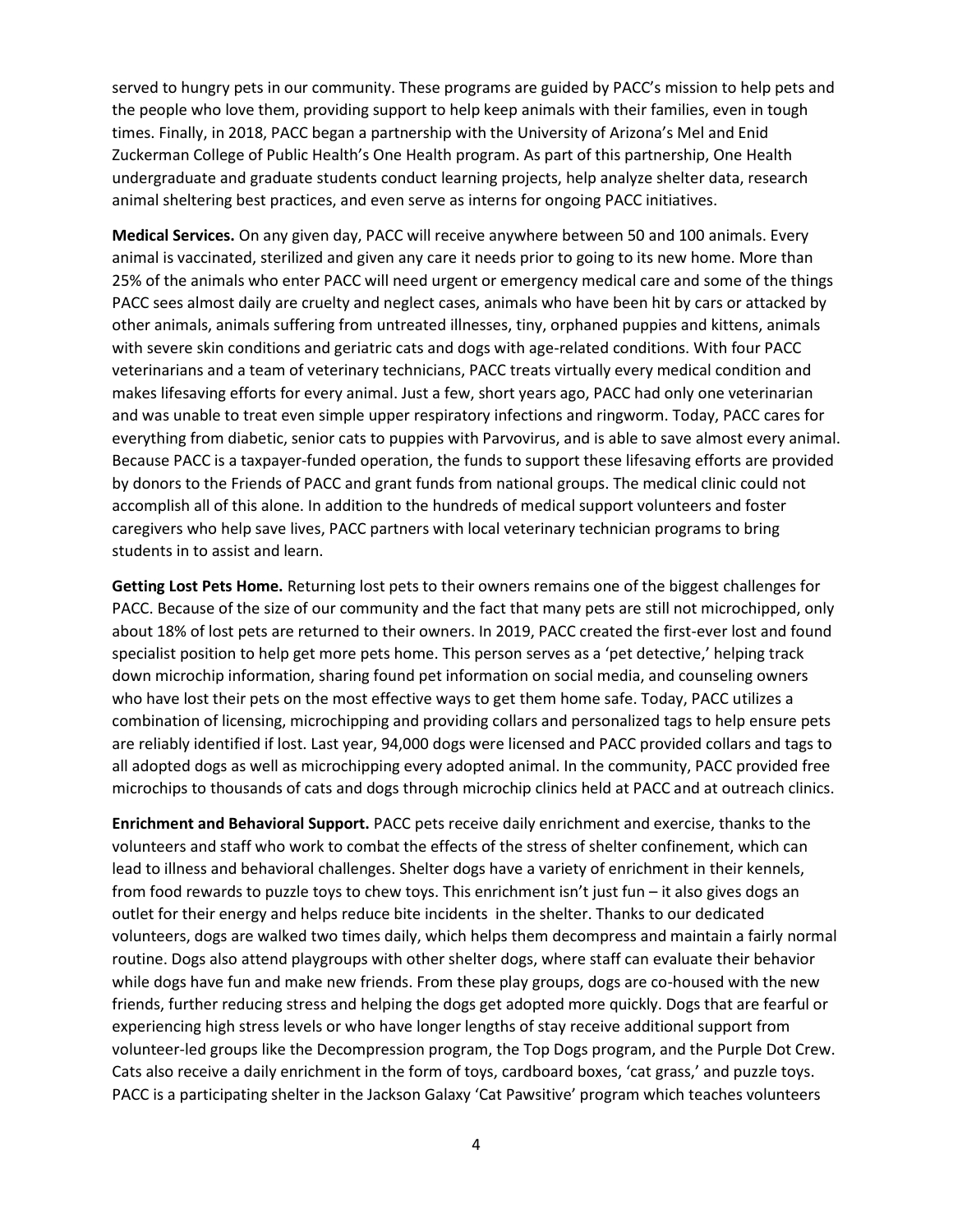and staff to train cats to perform basic tricks like sit and high five. This is especially valuable for shy and under-socialized cats and helps increase their adoptability. Most cats are also housed in one of PACC's nine group rooms, where they can meet other cats and have more space to spread out. Our youth volunteers can often be found in these group rooms, reading aloud to the cats who stay there. This overall commitment to the emotional and physical wellbeing of PACC animals has an often-overlooked result. In previous times, children saw PACC as a place of sadness and hopelessness. Today, children growing up in our community see well-cared-for shelter animals with beds and toys and treats. They see PACC as a happy place where animals go to get the help they need. This care also serves as a model for children and families about how animals should be cared for once they go home.

**Public Safety.** The PACC team holds safety as a top priority, and chose to include *creating and maintaining a culture of safety* as one of five cultural expectations. PACC has implemented a number of policies and procedures over the last several years that are geared towards ensuring the safety of the public, as well as shelter staff, volunteers and foster caregivers. In the past four years, PACC has maintained a high standard of public safety, while reducing euthanasia of sheltered animals. PACC safety measures include a rigorous euthanasia decision-making process for dogs with behavioral histories, safety training for staff, volunteers and foster caregivers, emergency safety kits in all areas of the shelter, and handling aggressive dogs in the community as top priority emergency calls for service. Because of these changes, PACC has seen a reduction or no increase in the number of bites in the shelter, of adopted animals, and in the community as a whole. PACC's complete 10-year safety report can be found here:

[https://webcms.pima.gov/UserFiles/Servers/Server\\_6/File/Government/Administration/CHHmemosFor](https://webcms.pima.gov/UserFiles/Servers/Server_6/File/Government/Administration/CHHmemosFor%20Web/2020/May/2019%20Pima%20Animal%20Care%20Center%20-%20Safety%20Report.pdf?fbclid=IwAR09F6he0WH0dbNtupEqBi71iPFIPH1PD06MBEWVQqqL68hlkRQAFd0TESE) [%20Web/2020/May/2019%20Pima%20Animal%20Care%20Center%20-](https://webcms.pima.gov/UserFiles/Servers/Server_6/File/Government/Administration/CHHmemosFor%20Web/2020/May/2019%20Pima%20Animal%20Care%20Center%20-%20Safety%20Report.pdf?fbclid=IwAR09F6he0WH0dbNtupEqBi71iPFIPH1PD06MBEWVQqqL68hlkRQAFd0TESE) [%20Safety%20Report.pdf?fbclid=IwAR09F6he0WH0dbNtupEqBi71iPFIPH1PD06MBEWVQqqL68hlkRQAF](https://webcms.pima.gov/UserFiles/Servers/Server_6/File/Government/Administration/CHHmemosFor%20Web/2020/May/2019%20Pima%20Animal%20Care%20Center%20-%20Safety%20Report.pdf?fbclid=IwAR09F6he0WH0dbNtupEqBi71iPFIPH1PD06MBEWVQqqL68hlkRQAFd0TESE) [d0TESE.](https://webcms.pima.gov/UserFiles/Servers/Server_6/File/Government/Administration/CHHmemosFor%20Web/2020/May/2019%20Pima%20Animal%20Care%20Center%20-%20Safety%20Report.pdf?fbclid=IwAR09F6he0WH0dbNtupEqBi71iPFIPH1PD06MBEWVQqqL68hlkRQAFd0TESE)

**Rescue and Transport Partnerships.** PACC works with more than 150 rescue groups, who help save 2,500 pets annually. These partners travel to PACC from around the State of Arizona to save many of PACC's more vulnerable animals. In 2019, PACC formed a partnership through GreaterGood.org with Wings of Rescue, an organization that flies adoptable animals from high volume shelters like ours to less populated shelters in the north. This partnership, like all of our rescue relationships, allows PACC to create much-needed space during times when we are near capacity and provides exceptional homes to the pets who are flown to our colleagues in Utah, Washington and Oregon. Just like with everything at PACC, volunteers and foster caregivers play a key role in this partnership, helping with transport of animals and their care prior to travel.

**Technology and Innovation**. PACC staff and volunteers are continuously striving to provide the best possible service to pets and people in Pima County. Towards this effort, PACC routinely pilots new programs, utilizing the latest available technologies and helping pets and people in entirely new ways. In the past year alone, PACC has software to streamline customer service for foster caregivers and adopters, as well as utilized technology to create real-time lists of available foster pets. Currently, PACC is piloting texting software, which will allow people who find stray animals or who need to rehome their pet to quickly text PACC and receive a live response. Also, PACC is managing non-emergency services by appointment, which has improved customer service by reducing long wait times and confusion over the adoption and intake processes. Finally, PACC is offering remote, telehealth services for foster caregivers. This reduces the number of times fosters have to bring their pets to PACC and makes the entire foster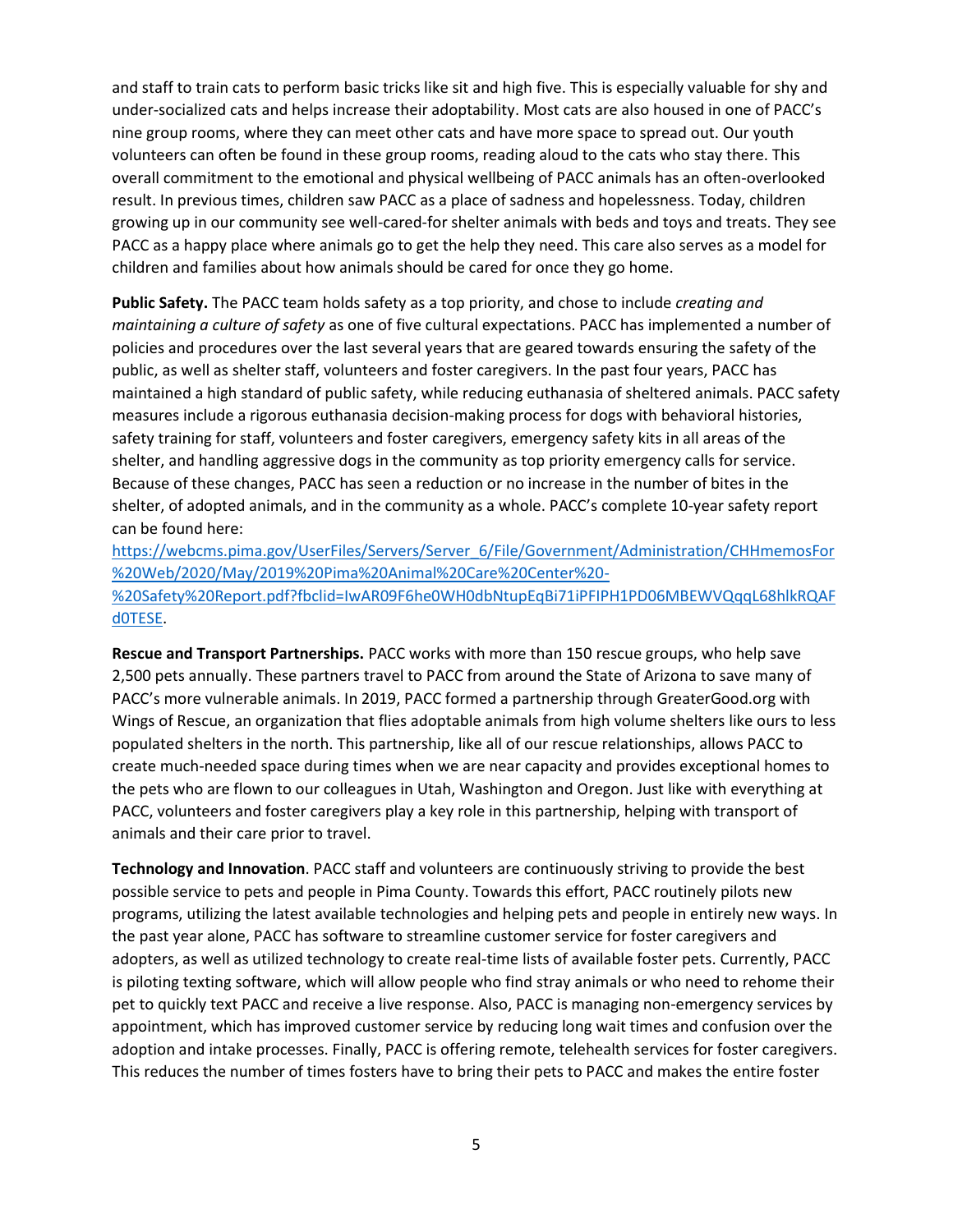experience easier and more fun. Over the next several months, PACC will be piloting telehealth in other areas of operations as we look to provide better, faster service to the public.

**A National Model.** PACC has received national recognition for its lifesaving efforts, community-based animal protection services, model foster programs, workplace culture, adoption policies, facility design and use and its medical services. This recognition has brought millions of dollars of investment to PACC from virtually every major animal welfare grant funding organization in the U.S., including Maddie's Fund, Petco Foundation, PetSmart Charities, Greater Good, Best Friends, Banfield Foundation, Pedigree Foundation, the ASPCA, Spring Point Foundation, and many others. These grants fund the large majority of PACC's pet support center, foster programs, community cat programs, play groups, and community outreach efforts. Beginning in 2017, PACC received funding to host 60 students each year from around the United States to travel to PACC to learn how to replicate its programs. In 2019, PACC was awarded a grant to host three executive fellows, young professionals in training to be directors at other shelters. PACC receives national media attention nearly every month and is regularly featured in the two industry trade publications, *Animal Sheltering* and *Best Friends Magazine.* Because of this, PACC receives visitors at least once a month from around the nation and the world, who come to learn more about how PACC achieves its dual missions of lifesaving and public safety.

**Friends of PACC.** The Friends of PACC are the non-profit partner to PACC, and the critical role they play in the success of PACC cannot be overstated. Over the past four years, funds raised by the friends of PACC have provided lifesaving surgeries and emergency medical care for thousands of animals. Because PACC is a taxpayer-funded facility, we do not have the financial resources to provide non-routine medical care. Given that 25% of the animals who enter PACC have urgent and emergency medical needs, support from the Friends is crucial to being able to save these more challenging cases. In addition to supporting medical care, the Friends provide nearly all the funding for the Keeping Families Together program that aims to help struggling pet owners with their animals, when those owners face barriers like housing loss and life crises. They also manage Lovely's Fund, a special fund dedicated to helping PACC save victims of cruelty, neglect, hoarding and other abuses. The Friends also support many of PACC's volunteer-led specialty groups, including Mature Mutts (helping senior and geriatric dogs), Mission PAWsible (for older and medical needs cats), and TOP Dogs (dogs who need training and extra attention). Finally, the Friends support the Pup in Boots program, which provides food and basic supplies to pet owners experiencing homelessness. Finally, the Friends of PACC fund numerous PACC staff positions, including the Play Group Specialist, the Critical Cat Care Specialist, the Veterinarian, two Veterinary Technicians, the Dog Case Manager, and the Keeping Families Together Specialist. The efforts of the friends are only possible thanks to the hundreds of donors and grantors who support PACC programs, including donors like Neill and Nita Freeman, whose gift to PACC has funded a veterinarian and two veterinary technicians, among other things, for the past several years. The donors who give to PACC repeatedly share that they choose back because it is the open-admission facility for Pima County, accepting every animal in need and focusing on our local pets. Donors also give to support the proactive community programs which help keep animals in their homes, neighborhoods and communities. Visit [www.friendsofpacc.org](http://www.friendsofpacc.org/) to learn more about how the Friends help pets and people.

**COVID.** The COVID-19 pandemic brought a series of new challenges to our animal services. In late March, the community responded to PACC's plea for foster care and PACC send nearly 90% of the animals in the shelter to foster homes, helping to reduce the overall number of animals housed at PACC in order to minimize the number of people at the facility in an effort to keep our community safe. Since then, PACC has maintained all essential services, while pivoting to an appointment-based system for